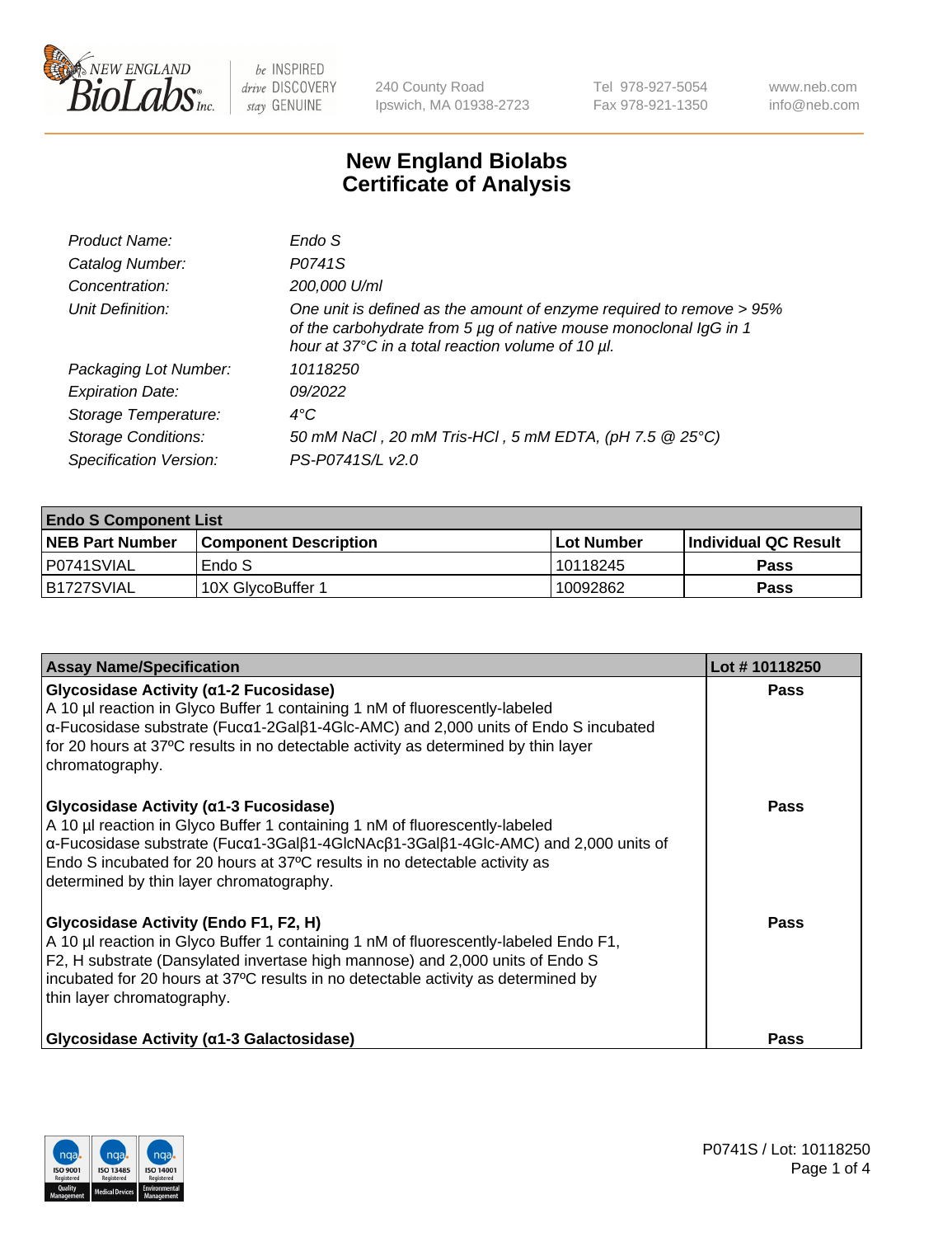

240 County Road Ipswich, MA 01938-2723 Tel 978-927-5054 Fax 978-921-1350 www.neb.com info@neb.com

| <b>Assay Name/Specification</b>                                                                                                                                                                                                                                                                                                                                              | Lot #10118250 |
|------------------------------------------------------------------------------------------------------------------------------------------------------------------------------------------------------------------------------------------------------------------------------------------------------------------------------------------------------------------------------|---------------|
| A 10 µl reaction in Glyco Buffer 1 containing 1 nM of fluorescently-labeled<br>α-Galactosidase substrate (Galα1-3Galβ1-4GlcNAc-AMC) and 2,000 units of Endo S<br>incubated for 20 hours at 37°C results in no detectable activity as determined by<br>thin layer chromatography.                                                                                             |               |
| Glycosidase Activity (α1-3 Mannosidase)<br>A 10 µl reaction in Glyco Buffer 1 containing 1 nM of fluorescently-labeled<br>α-Mannosidase substrate (Manα1-3Manβ1-4GlcNAc-AMC) and 2,000 units of Endo S<br>incubated for 20 hours at 37°C results in no detectable activity as determined by<br>thin layer chromatography.                                                    | Pass          |
| Glycosidase Activity (α1-6 Mannosidase)<br>A 10 µl reaction in Glyco Buffer 1 containing 1 nM of fluorescently-labeled<br>α-Mannosidase substrate (Μanα1-6Μanα1-6(Μanα1-3)Man-AMC) and 2,000 units of Endo S<br>incubated for 20 hours at 37°C results in no detectable activity as determined by<br>thin layer chromatography.                                              | <b>Pass</b>   |
| Glycosidase Activity (α1-6 Galactosidase)<br>A 10 µl reaction in Glyco Buffer 1 containing 1 nM of fluorescently-labeled<br>α-Galactosidase substrate (Galα1-6Galα1-6Glcα1-2Fru-AMC) and 2,000 units of Endo S<br>incubated for 20 hours at 37°C results in no detectable activity as determined by<br>thin layer chromatography.                                            | <b>Pass</b>   |
| <b>Functional Test (Magnetic Beads, Enzyme Removal)</b><br>Magnetic chitin beads (50 µl) were equilibrated and incubated with 2,000 units of<br>Endo S in 300 µl of 50mM ammonium formate, pH 4.4. The beads were pelleted using a<br>magnetic separation rack. No Endo S was detected in the supernatant as determined by<br>activity assay and mass spectrometry analysis. | Pass          |
| <b>Protease Activity (SDS-PAGE)</b><br>A 20 µl reaction in 1X Glyco Buffer 1 containing 24 µg of a standard mixture of<br>proteins and a minimum of 2,000 units of Endo S incubated for 20 hours at 37°C,<br>results in no detectable degradation of the protein mixture as determined by<br>SDS-PAGE with Coomassie Blue detection.                                         | Pass          |
| <b>Protein Purity Assay (SDS-PAGE)</b><br>Endo S is ≥ 95% pure as determined by SDS-PAGE analysis using Coomassie Blue<br>detection.                                                                                                                                                                                                                                         | <b>Pass</b>   |
| Glycosidase Activity (β-Xylosidase)<br>A 10 µl reaction in Glyco Buffer 1 containing 1 nM of fluorescently-labeled<br>$\beta$ -Xylosidase substrate (Xyl $\beta$ 1-4Xyl $\beta$ 1-4Xyl $\beta$ 1-4Xyl-AMC) and 2,000 units of Endo S<br>incubated for 20 hours at 37°C results in no detectable activity as determined by                                                    | <b>Pass</b>   |

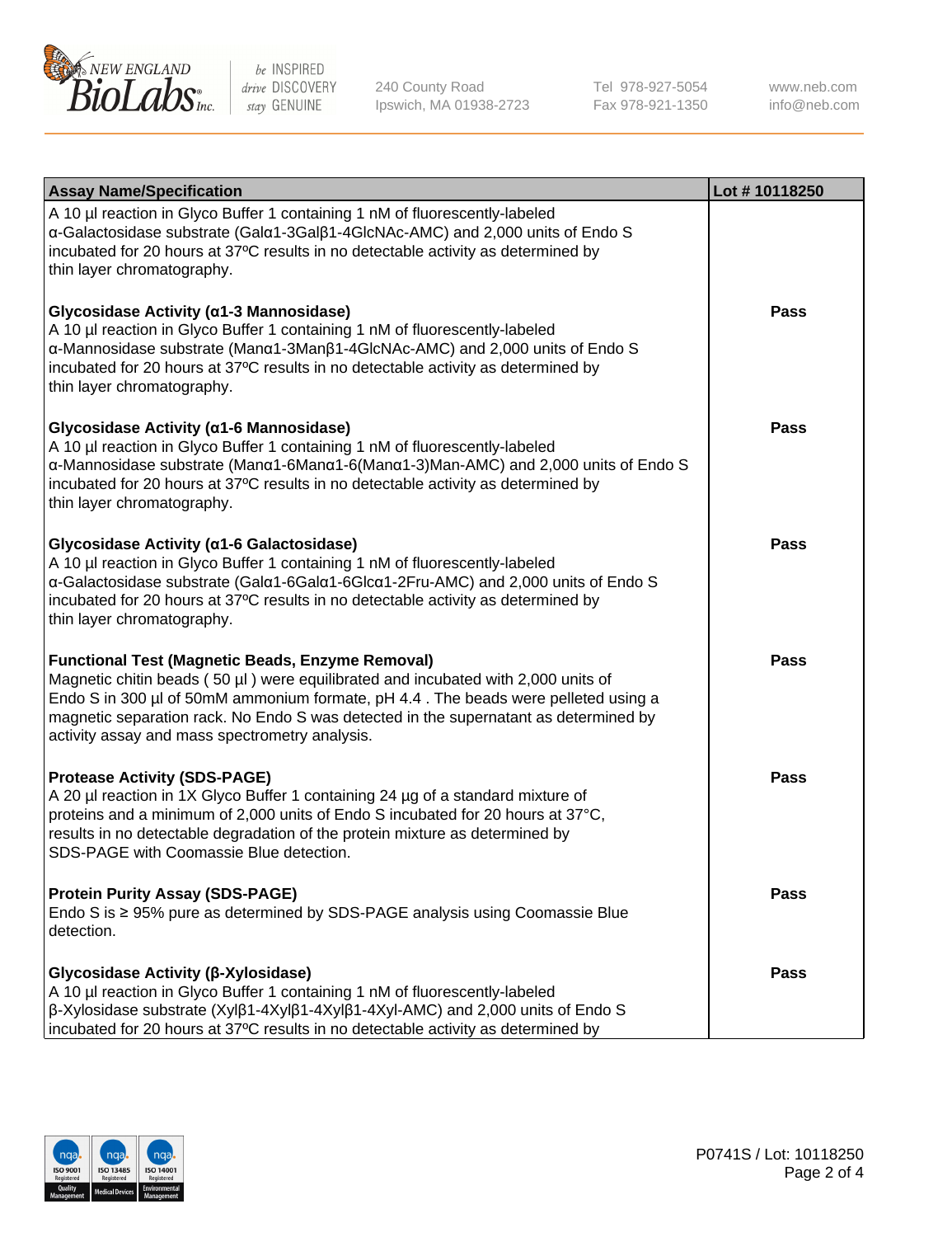

240 County Road Ipswich, MA 01938-2723 Tel 978-927-5054 Fax 978-921-1350

www.neb.com info@neb.com

| <b>Assay Name/Specification</b>                                                                                                                                                                                                                                                                                                                             | Lot #10118250 |
|-------------------------------------------------------------------------------------------------------------------------------------------------------------------------------------------------------------------------------------------------------------------------------------------------------------------------------------------------------------|---------------|
| thin layer chromatography.                                                                                                                                                                                                                                                                                                                                  |               |
| Glycosidase Activity (β1-3 Galactosidase)<br>A 10 µl reaction in Glyco Buffer 1 containing 1 nM of fluorescently-labeled<br>β-Galactosidase substrate (Galβ1-3GlcNAcβ1-4Galβ1-4Glc-AMC) and 2,000 units of Endo<br>S incubated for 20 hours at 37°C results in no detectable activity as determined by<br>thin layer chromatography.                        | <b>Pass</b>   |
| Glycosidase Activity (α-Neuraminidase)<br>A 10 µl reaction in Glyco Buffer 1 containing 1 nM of fluorescently-labeled<br>α-Neuraminidase substrate (Neu5Acα2-3Galβ1-3GlcNAcβ1-3Galβ1-4Glc-AMC) and 2,000<br>units of Endo S incubated for 20 hours at 37°C results in no detectable activity as<br>determined by thin layer chromatography.                 | <b>Pass</b>   |
| Glycosidase Activity (α-N-Acetylgalactosaminidase)<br>A 10 µl reaction in Glyco Buffer 1 containing 1 nM of fluorescently-labeled<br>α-N-Acetylgalactosaminidase substrate (GalNAcα1-3(Fucα1-2)Galβ1-4Glc-AMC) and 2,000<br>units of Endo S incubated for 20 hours at 37°C results in no detectable activity as<br>determined by thin layer chromatography. | Pass          |
| Glycosidase Activity (β-N-Acetylgalactosaminidase)<br>A 10 µl reaction in Glyco Buffer 1 containing 1 nM of fluorescently-labeled<br>β-N-Acetylgalactosaminidase substrate (GalNAcβ1-4Galβ1-4Glc-AMC) and 2,000 units of<br>Endo S incubated for 20 hours at 37°C results in no detectable activity as<br>determined by thin layer chromatography.          | <b>Pass</b>   |
| Glycosidase Activity (β1-4 Galactosidase)<br>A 10 µl reaction in Glyco Buffer 1 containing 1 nM of fluorescently-labeled<br>β-Galactosidase substrate (Galβ1-4GlcNAcβ1-3Galβ1-4Glc-AMC) and 2,000 units of Endo<br>S incubated for 20 hours at 37°C results in no detectable activity as determined by<br>thin layer chromatography.                        | <b>Pass</b>   |
| Glycosidase Activity (β-Mannosidase)<br>A 10 µl reaction in Glyco Buffer 1 containing 1 nM of fluorescently-labeled<br>β-Mannosidase substrate (Manβ1-4Manβ1-4Man-AMC) and 2,000 units of Endo S incubated<br>for 20 hours at 37°C results in no detectable activity as determined by thin layer<br>chromatography.                                         | <b>Pass</b>   |
| Glycosidase Activity (a-Glucosidase)<br>A 10 µl reaction in Glyco Buffer 1 containing 1 nM of fluorescently-labeled<br>α-Glucosidase substrate (Glcα1-6Glcα1-4Glc-AMC) and 2,000 units of Endo S incubated<br>for 20 hours at 37°C results in no detectable activity as determined by thin layer<br>chromatography.                                         | <b>Pass</b>   |